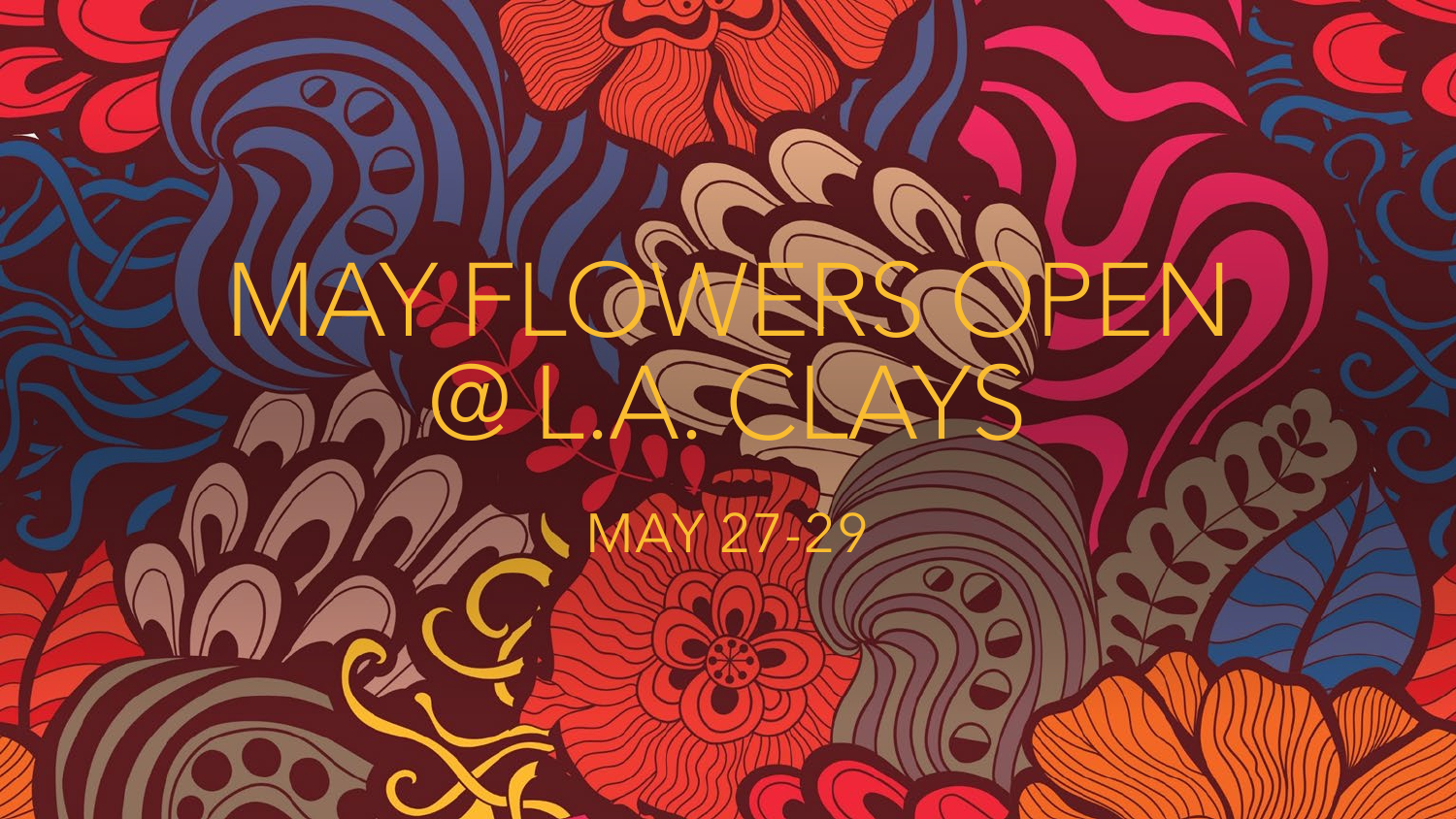| <b>ROTATION</b> | <b>EVENT</b>   |       | $\overline{\mathbf{2}}$ | <b>Registration: Make check</b><br>your squadding toinform<br><u>ryan@laclays.com Particip</u><br>exposure to potential injury<br>assume all liability and risk                     |
|-----------------|----------------|-------|-------------------------|-------------------------------------------------------------------------------------------------------------------------------------------------------------------------------------|
| <b>FRIDAY</b>   | <b>DOUBLES</b> | 12:00 |                         | tration will begin frida<br><b>NSSA</b> ru                                                                                                                                          |
| <b>SATURDAY</b> | 12 GAGE        | 9:00  | 10:30                   | <b><u>nsibility</u></b><br>of registra<br>ior to cor<br>ult in the                                                                                                                  |
| <b>SATURDAY</b> | 28 GAGE        | 1:00  | 2:30                    | <b>NSSA</b><br>ist play by<br>pply.<br>poting times are 20 minute<br>e to report to their field 15 r<br>our field is available. No ever                                             |
| <b>SUNDAY</b>   | 20 GAGE        | 9:00  | 10:30                   | Soot Offs will take place after<br>Shoot offs will be doubl <mark>es 3</mark> , 4<br>vents will be shot off concurr<br>will be announced with a 5-mi<br>off will be considered a No |
| <b>SUNDAY</b>   | .410 BORE      | 1:00  | 2:30                    | <b>Complimentary NSSA membe</b><br>never joined. It's FREE<br><b>Ve look forward</b>                                                                                                |
|                 |                |       |                         |                                                                                                                                                                                     |

**Registration: Make checks payable to L.A. Clays. E -Mail ation to Ryan Mullens : rants and spectators recognize the y** associated with shotgun sports and **as while attending this tournament.** 

**Registration will begin friday 11:00 am Saturday and Sunday** 

**Shooter Classification NSSA rules will be adhered to. It is the to ensure that their classifications are ation by reviewing their receipt. Errors mmencement of thir event. Improer foreit of awards.** 

**the rules!!!!** 

**S** per round including breaks. Squads **min. prior to shoot times. Start early if nt will be shot out of order** 

**Soot Offs will take place after the completion of the daily events. Shoot offs will be doubles 3, 4, 5 miss and out. Concurrent and purse events will be shot off concurrently whenever possible. Shoot offs -minute call. Shooters missing their shoot -Show, forfeiting their award or winnings**

**Complete for anyone who has** 

**<u>smiling faces!!!</u>**